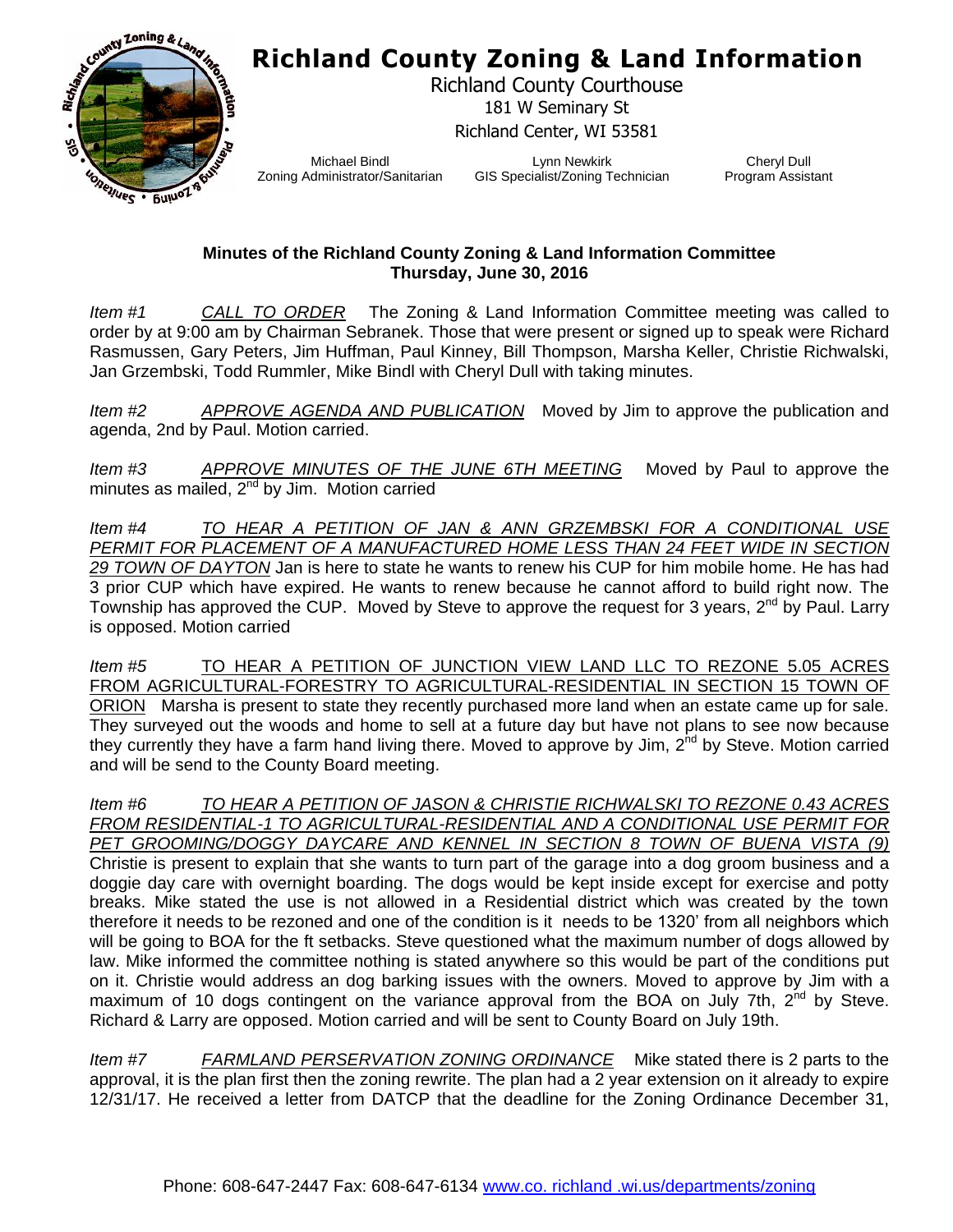

## **Richland County Zoning & Land Information**

Richland County Courthouse 181 W Seminary St Richland Center, WI 53581

Michael Bindl Zoning Administrator/Sanitarian

Lynn Newkirk GIS Specialist/Zoning Technician

Cheryl Dull Program Assistant

2016. Mike is going to apply for a 2 year extension because of Ben's lack of response to the Farmland Preservation plan

Harriet was working on the changes to the Zoning Ordinance a couple of years ago. DATCP had approved the changes although the general public was opposed to it at the public hearing. Since then there have been several changes in the Farmland preservation laws with all the fees and 20% of split limitations being removed.

Mike presented new changes of the ordinance to the committee removing the fees and % of splits. He reviewed the changes with the committee. He stated as soon as Ben is done with the review he will send it to DATCP for approval.

Larry questioned what Ben needs to do? Mike advised the Committee that Ben emailed him after Larry sent his email to the County Board Chair asking what Ben needs to do. Mike told Ben he needs to review the plan and approve it. Mike ask Ben to approve it and Mike will enter the pages of changes to expedite the process.

Richwood is the most affect because they can't get their current credits until it is approved.

*Item #8 FLOODPLAIN ORDINANCE UPDATE* Mike stated we recently have received the final approval from FEMA to approve the new maps. There are maps here to review. The 1991 panels were in 9 sections with the villages and towns in their own panel. There will be 30 panels in the new Floodplain changes.

Mike stated Iowa County didn't have their notice posted in time by one day and although no one showed up for the meeting, they have to have another meeting that meets the posting requirements.

*Item #9 PLSS RFP WORK* Mike presented the invoice from Todd Rummler for inventorying the TIE SHEETS to see what was needed to bid out and preparing the contracts for bid letting. Mike recommends this be taken out of the grant as this is grant bidding and it would put the Surveyor over budget. Moved by Richard to pay this  $$1700.00$  out of grant,  $2<sup>nd</sup>$  by Jim. Motion carried.

*Item #10 PLSS UPDATE* Todd informed the committee all the projects are in progress. It is a tight time line. Project A – Driftless has research completed with field work starting next week. Project B – Driftless has field work almost complete. Project C – Azmark has 9 corners completed, 4 more partially done, should be finish by July 31<sup>st</sup>. Project  $D - B$ oden will be starting the first week in July. Project E -Boden has completed and tie sheets are in for review. Boden has also submitted a bill for Project E.

Paul questioned if when these are done, will they we completely done forever? Todd stated these will all have monument markers and 4 reference points on them. After this is all complete, there should not be another proposal to complete them. There will just be upkeep when a point is destroyed. Todd added the original surveys were completed in the late 1800's.

Richard questioned how many corners are left to establish? Todd stated this is the last batch to do and the county will be complete. Although these are only the outside corners, they are not internal corners as they were not always set.

Todd stated it would take a lot of research to figure out how many internal corners there are and these would be done on an as needed basis.

*Item #11 FUNDING TO PAY FOR SOFTWARE FOR REGISTER OF DEEDS AND TREASURES OFFICE* Mike stated their software has been maintained through, ADC, GCS and MSA. ADC converted data provided from GCS and posted to the web. ADC also handled the payment for purchases on line. ADC and GCS don't play well together and GCS told Register of Deeds that they must get rid of ADC.